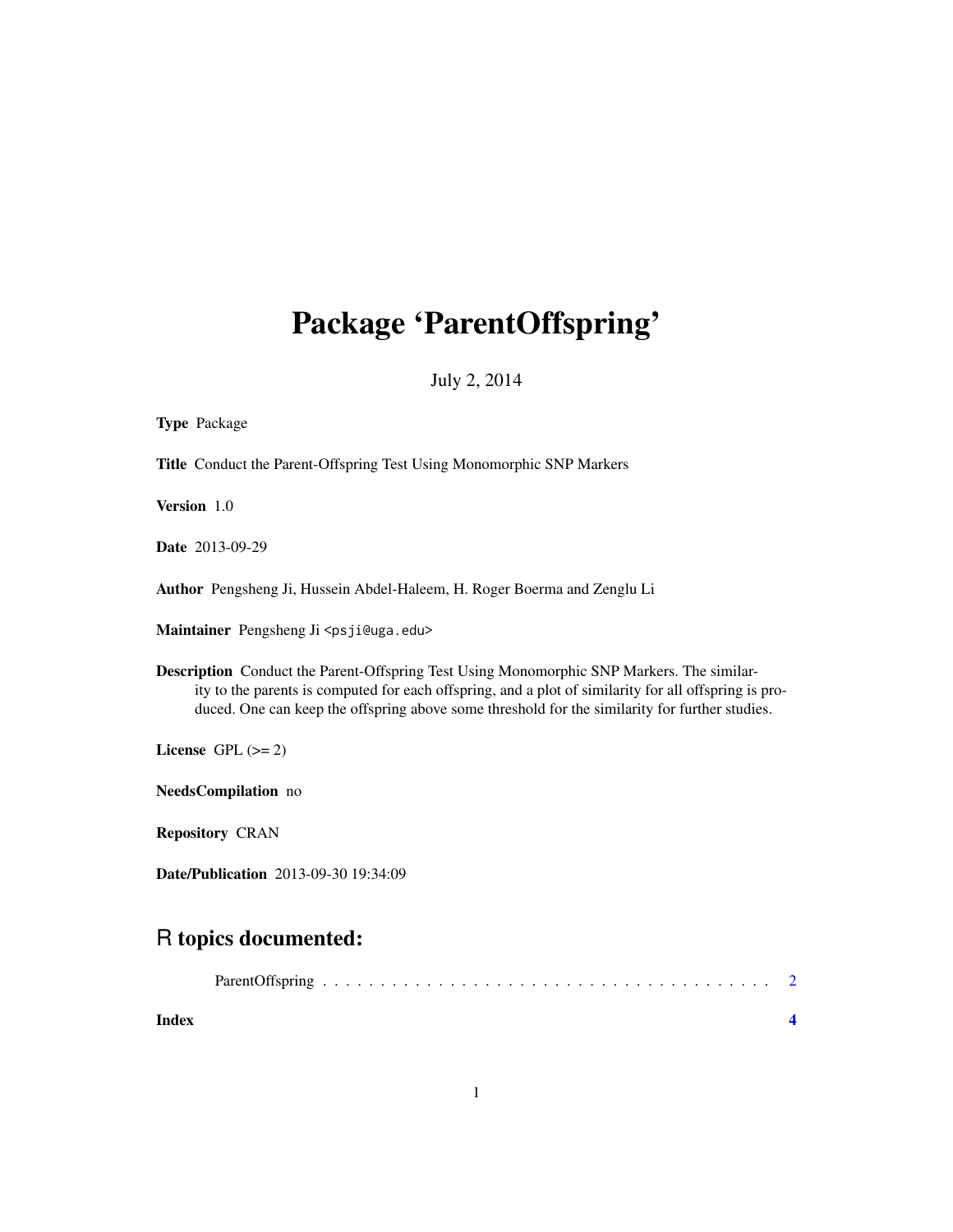<span id="page-1-0"></span>

## Description

Compute the similarity to the parents for each offspring, and produce a plot of similarity for all offspring. One can keep the offspring above some threshold for the similarity for further studies.

#### Usage

ParentOffspring(genoMat, plot = TRUE)

#### Arguments

| genoMat | matrix or data frame with n rows and m columns where the rows are for the<br>SNP markers, and the first two columns are for the parents and the remaining<br>columns are for the offspring. Each value is a string of length 2. For example,<br>the following matrix<br>"GG" "GG" "GG" "CG" "CG" "GG"<br>"AA" "AA" "AA" " - - " "AA" "AA"<br>"AA" "AA" "GG" "AA" "AA" "AA"<br>"GG" "AA" "GG" "GG" "GG" "GG"<br>Note the procedure will use only the rows with the monomorphic parents to<br>compute the similarity, i.e., some rows such as the last one here will be ignored. |
|---------|--------------------------------------------------------------------------------------------------------------------------------------------------------------------------------------------------------------------------------------------------------------------------------------------------------------------------------------------------------------------------------------------------------------------------------------------------------------------------------------------------------------------------------------------------------------------------------|
| plot    | logical value for plotting the similarity graph. The default value is TRUE.                                                                                                                                                                                                                                                                                                                                                                                                                                                                                                    |

#### Details

The procedure computes the similarity of each offspring to its parents utilizing the monomorphic markers between two parents. At each SNP marker locus for each offspring, allele calls are scored into 0, 1 or 2 based on the number of identical alleles from both parents. Then the similarity between this offspring and the parents is defined to be

$$
S = (2a + b)/(2c)
$$

where a is the number of 2s, and b is number of 1s and c is the total number of 0s, 1s and 2s for all monomorphic markers between the parents. Missing values are allowed and denoted by " - - " in the input matrix genoMat, but will not be used to compute similarity.

### Value

similarity vector of similarity for each offspring

### Author(s)

Pengsheng Ji <psji@uga.edu>, Hussein Abdel-Haleem, H. Roger Boerma and Zenglu Li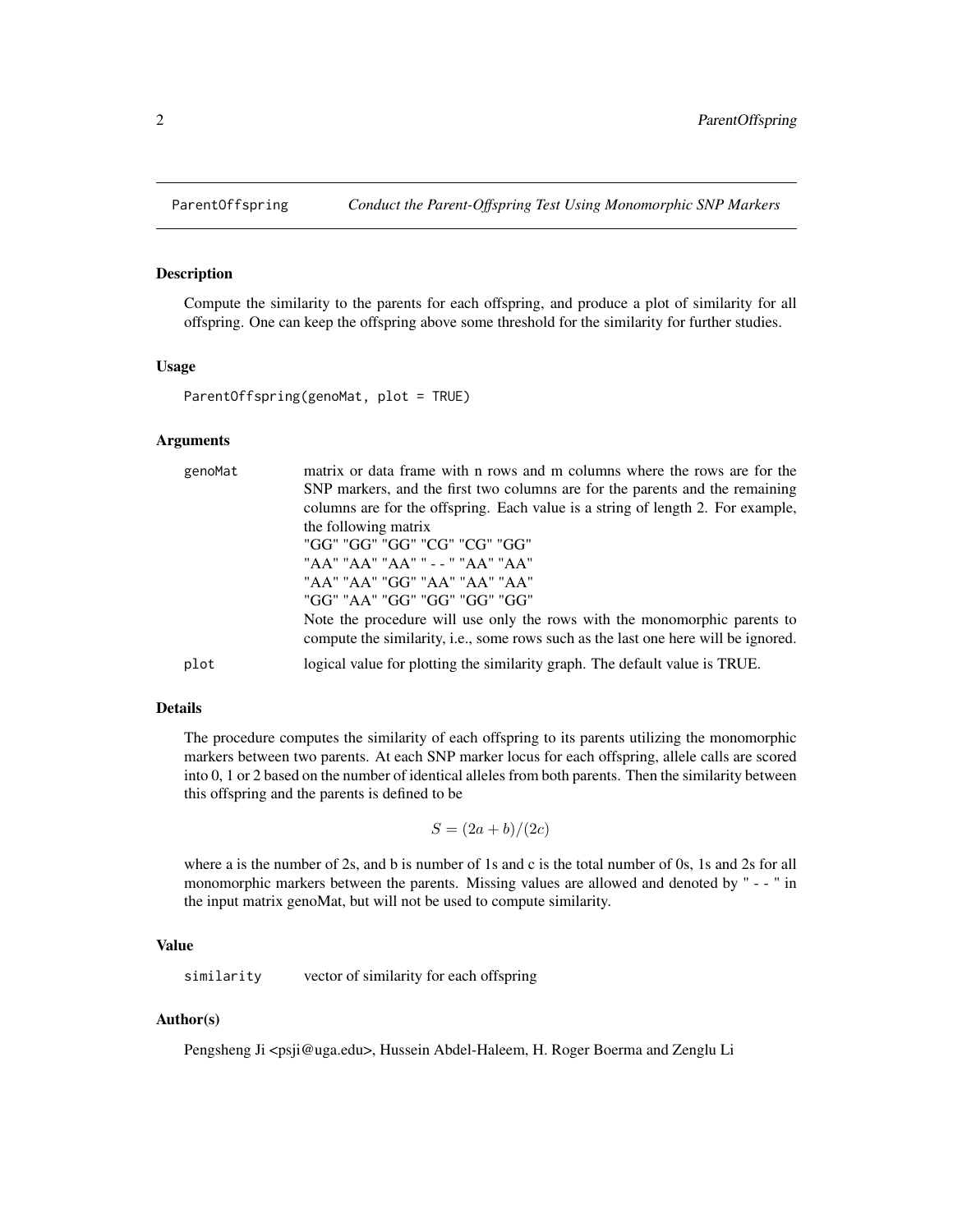## ParentOffspring 3

# References

Abdel-Haleem, H., Ji, P., Boerma, H. R. and Li, Z. (2013).R Software Program for Conducting Parent-Offspring Test using SNP Markers. To appear in Plant Genome.

## Examples

# a very simple example

genotypeMatrix = matrix( c("GG", "GG", "GG", "CG", "CG", "GG", "AA", "AA", "AA", "--", "AA", "AA", "AA", "AA", "GG", "AA", "AA", "AA", "GG", "AA", "GG", "GG", "GG", "GG"), byrow=TRUE, nrow=4, ncol=6)

# Compute and plot the parent-offspring similarity for each offspring ParentOffspring(genotypeMatrix)